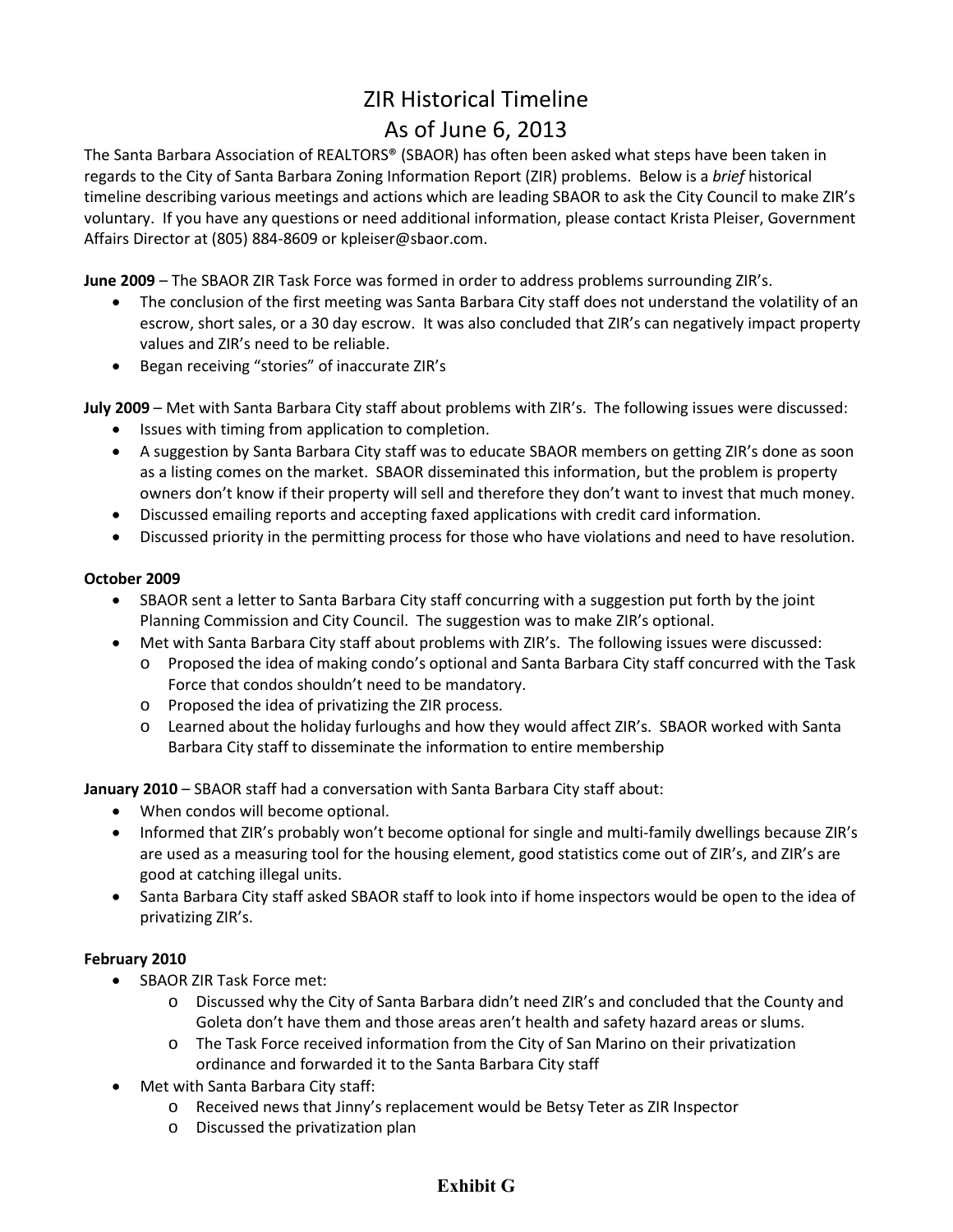## **April 2010**

- Met with Santa Barbara City staff:
	- o ZIR's would be delivered via email in June
	- o Continued discussions about making condos optional
	- o Was told by Santa Barbara City staff that they are proposing an increase in the price of ZIR's from \$415 to \$465 in July
- Santa Barbara Finance Committee meets. A Councilmember questions if increasing the ZIR fees will make the process happen any faster. The answer from Santa Barbara City staff was no, the purpose of increasing the fee is to keep a full time employee (FTE).

## **May 2010**

- The SBAOR Task Force writes a letter to the City Council urging them to support making condos optional for ZIR's and to oppose the increase in the ZIR fees.
- Santa Barbara Budget Hearings bring up several questions such as "do the fees justify the service". Condos are forwarded and the increased fees pass.

**June 2010** – Members of the SBAOR ZIR Task Force and GRC met with every Councilmember to discuss the ZIR issues. There was interest in changing ZIR's but no real action to do anything about it.

**October 2010** – The Ordinance Committee met to make minor ordinance revisions to ZIR's which included making ZIR's optional for condos. The language is vetted with SBAOR and passes.

**November 2010** – City Council met and made condos optional

**May 2011** – SBAOR ZIR Task Force met and discovers more issues with ZIR's:

- ZIR's calling out violation on laundry facilities in 20x20 garages, there's no consistency, ZIR's are way too expensive since they can't be relied upon, and reports are getting a note in the file instead of being cleaned even if the violation was proven wrong.
- Introduced "grandfathering" idea to Task Force

**September 2011** – Met with Santa Barbara City staff to discuss:

- "Grandfathering"
- The City must stick to zoning issues only
- Went over the scope and history of a ZIR

**November 2011** – SBAOR ZIR Task Force sent a letter to Santa Barbara City staff following up on the "grandfathering" idea.

**January 2012** – Met with Santa Barbara City staff

• Discussed before mentioned issues

## **February 2012**

- SBAOR worked with Santa Barbara City staff to create a pamphlet explaining the ZIR process
- SBAOR sent a letter to the City Council and Planning Commissioners requesting that ZIR's continue to be a major work assignment within the Planning Department. This was accepted.

**March 2012** – SBAOR ZIR Task Force and GRC discussed going forward to City Council with an optional or elimination plan.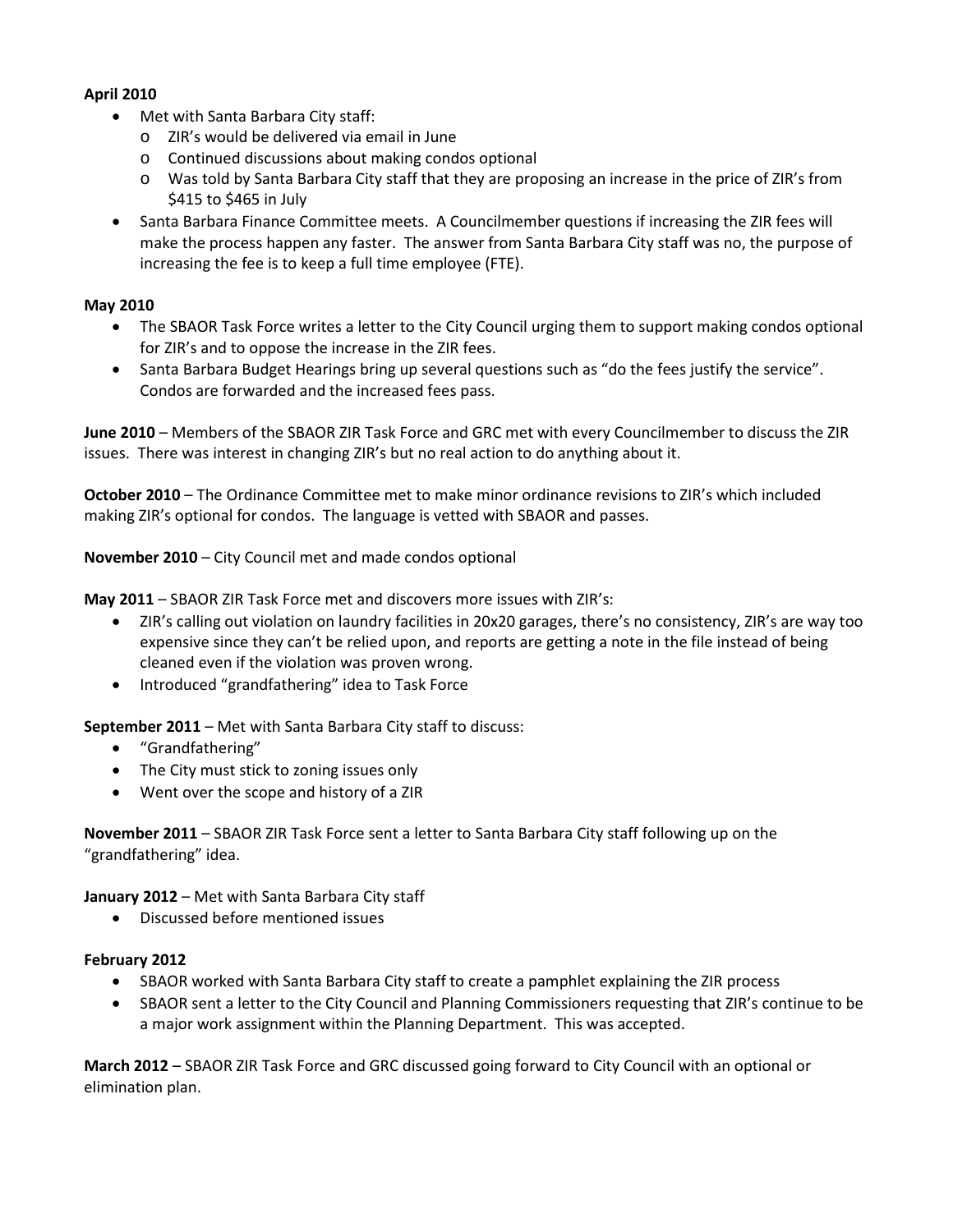**May 2012** – SBAOR submits a letter to the City Clerk requesting to be placed on the Council agenda to discuss openly the issues of ZIR's and to present the various options SBAOR and Santa Barbara City staff has worked on. Discovered that the information about how to submit an agenda request was wrong on the city website and was informed that 2 Councilmembers need to place it on the agenda.

**May – August 2012** – Met with various City Council members who all agreed that something should be done to rectify the ZIR problems, but they don't know what the solutions are.

**September 2012** – Met with Santa Barbara City staff and department heads

• Various solutions were discussed and the City agreed to meet with SBAOR again after the City was able to have an internal meeting to discuss all the solutions.

**October 2012** - Planning Commission and City Council jointly met and agreed that ZIR's are a problem.

**November 2012** – Received a response to SBAOR's May letter from the Santa Barbara City staff. The letter explained the City's role in ZIR's and responded to the various solutions presented.

**December 2012** – Met with Santa Barbara City staff and department heads as a follow up to the September meeting. It was discussed that an appeal form, guideline menus, and ordinance changes would be reviewed by the Santa Barbara City staff to determine if these would be viable options.

**February 2013** – SBAOR ZIR Task Force met and decided to see what Santa Barbara City staff had to offer and if the proposed changes wouldn't rectify the problems then SBAOR would go forward to City Council.

#### **March 2013**

- SBAOR ZIR Task Force met and decided that the proposals of an appeal form, guideline menus, and ordinance changes were not palatable. The proposed changes would create an additional cost to correct violations.
- Received a memorandum from Robinson & Cole that the City is not liable for any inaccurate reports. This is not a legal opinion, but an analysis.

**April 2013** – SBAOR BOD voted to advocate for voluntary ZIR's at City Council

**May 2013** – Met with two City Councilmembers and they will discuss this issue with Santa Barbara City staff and others concerned with this issue.

**August 13, 2013** – Had ZIR issue placed on City Council agenda and City Council will have the ordinance reviewed by the Planning Commission and Ordinance Committee.